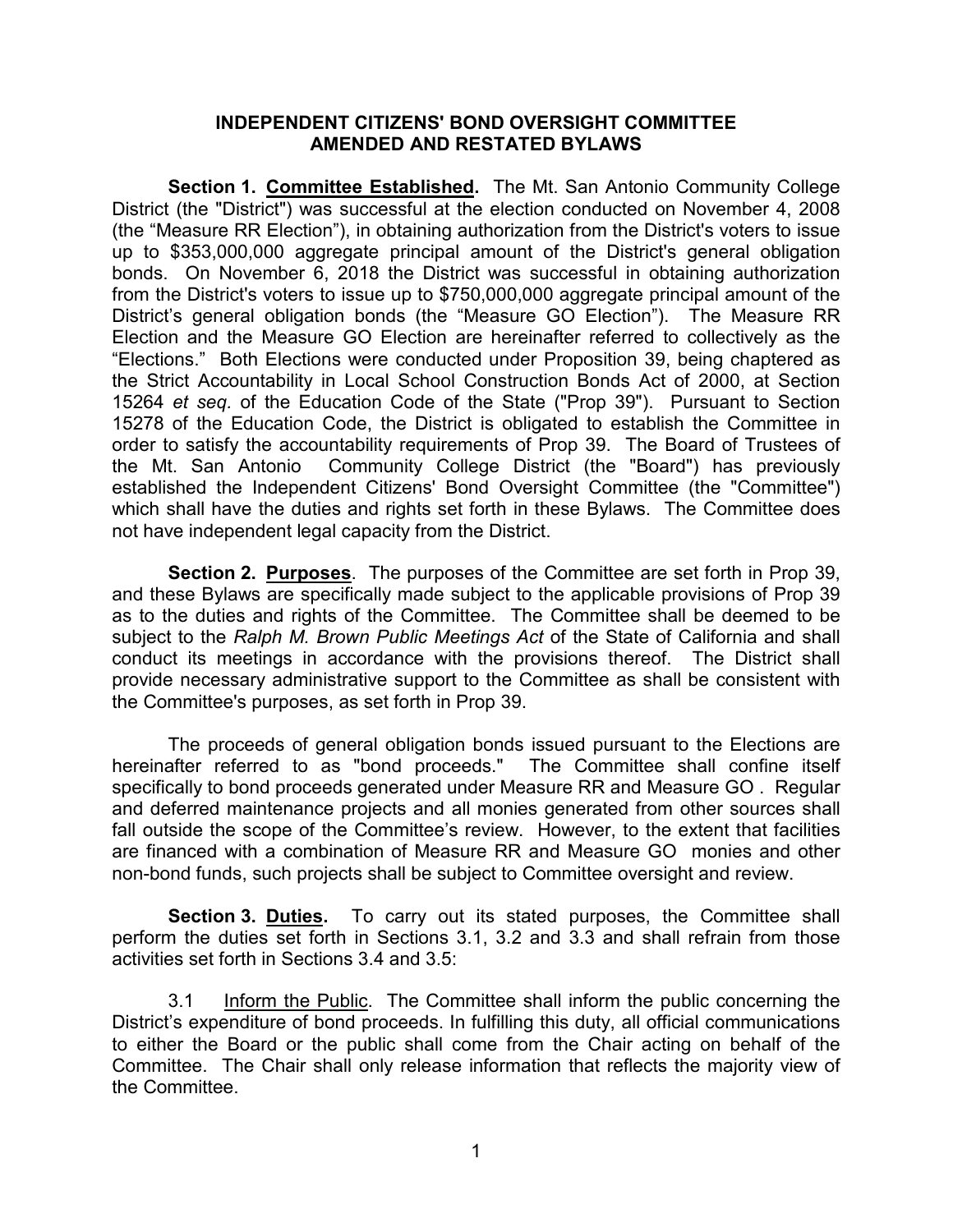produced by the District to ensure that (a) bond proceeds were expended only for the purposes set forth in Measure RR and Measure GO ; and (b) no bond proceeds were 3.2 Review Expenditures. The Committee shall review expenditure reports used for any teacher or administrative salaries or other operating expenses in compliance with Attorney General Opinion 04-110, issued on November 9, 2004.

3.3 Annual Report. The Committee shall present to the Board, in public session, no later than March 31 following each fiscal year, an annual written report which shall include the following:

(a) A statement indicating whether the District is in compliance with the requirements of Article XIIIA, Section 1(b)(3) of the California Constitution; and

(b) A summary of the Committee's proceedings and activities for the preceding year.

 3.4 Duties of the Board/President/CEO. Either the Board or the President/CEO, as the Board shall determine, shall have the following powers reserved to it, and the Committee shall have no jurisdiction over the following types of activities:

- (i) Approval of contracts,
- (ii) Approval of change orders,
- (iii) Expenditures of bond funds,
- (iv) Handling of all legal matters,
- (v) Approval of project plans and schedules,
- (vi) Approval of deferred maintenance plans, and
- (vii) Approval of the sale of bonds.

3.5 Measure RR and Measure GO Projects Only. In recognition of the fact that the Committee is charged with overseeing the expenditure of bond proceeds, the Board has not charged the Committee with responsibility for:

 (a) Projects financed through the State of California, developer fees, redevelopment tax increment, certificates of participation, lease/revenue bonds, the general fund or the sale of surplus property without bond proceeds shall be outside the authority of the Committee.

 (b) The establishment of priorities and order of construction for the bond projects shall be made by the Chancellor in his sole discretion.

(c) The selection of architects, engineers, soils engineers, construction managers, project managers, CEQA consultants and such other professional service firms as are required to complete the project based on District criteria established by the Board in its sole discretion.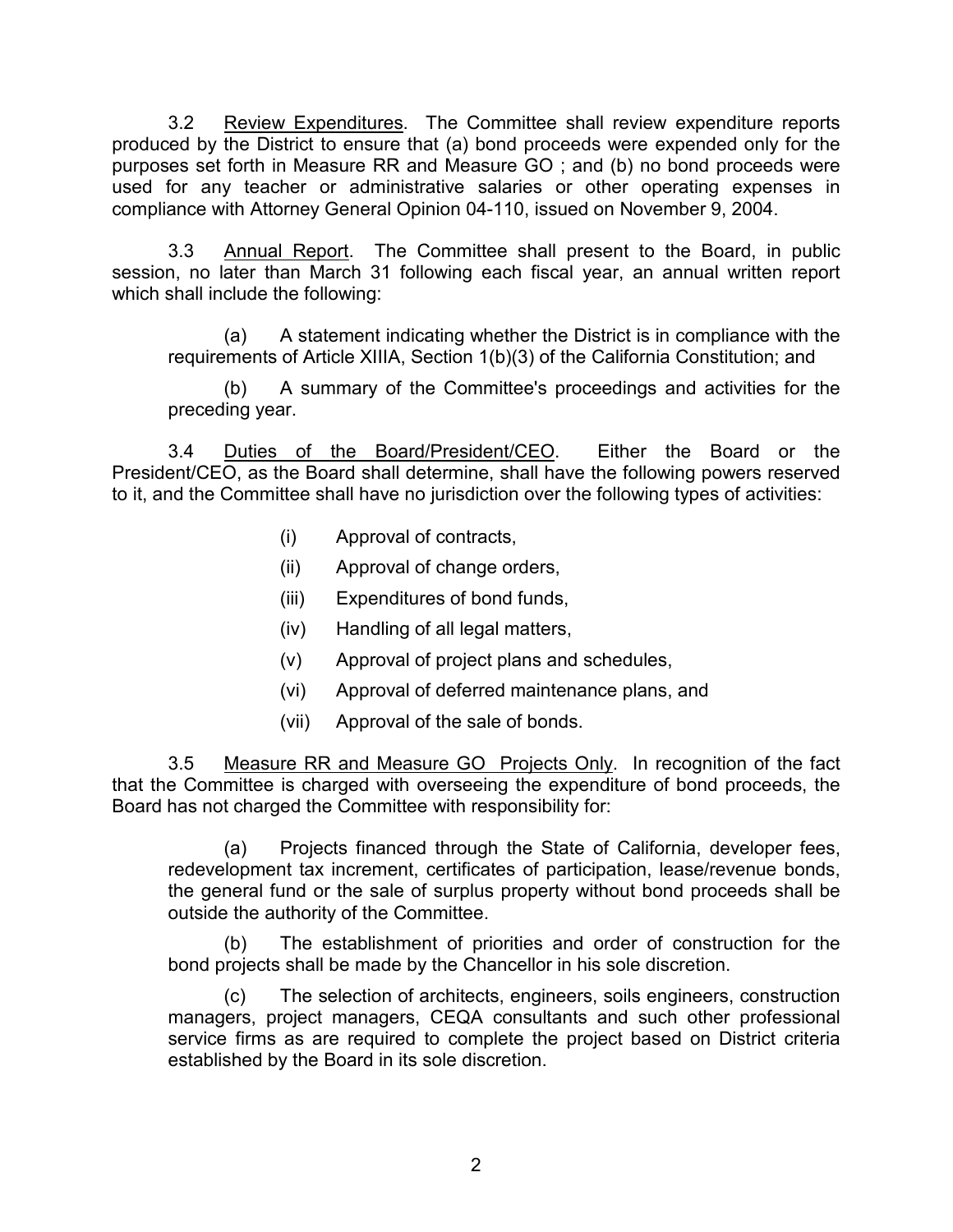(d) The approval of the design for each project including exterior materials, paint color, interior finishes, site plan and construction methods (modular vs. permanent) which shall be determined by the Board in its sole discretion.

 (e) The selection of independent audit firm(s), performance audit consultants and such other consultants as are necessary to support the activities of the Committee.

 (f) The approval of an annual budget for the Committee that is sufficient to carry out the activities set forth in Prop 39 and included herein.

 (g) The adoption of a plan for publicizing the activities of the Committee and the determination as to whether a mailer, a newspaper notice or website materials would best suit the distribution of the Committee's findings and recommendations.

(h) The amendment or modification of the Bylaws for the Committee as provided herein, subject to the legal requirements of Proposition 39.

 (i) The appointment or reappointment of qualified applicants to serve the Board's sole discretion as part of carrying out its function under Prop 39. on the Committee, subject to legal limitations, and based on criteria adopted in

## **Section 4. Authorized Activities.**

4.1 In order to perform the duties set forth in Section 3.0, the Committee may engage in the following authorized activities:

 (a) Receive copies of the District's annual independent performance audit and annual independent financial audit, required by Prop 39 (Article XIIIA of the California Constitution) (together, the "Audits") at the same time said Audits are submitted to the District, and review the Audits.

 by the District's Vice President, Administrative Services. (b) Inspect District facilities and grounds for which bond proceeds have been or will be expended, in accordance with any access procedure established

 (c) Review copies of deferred maintenance proposals or plans developed by the District.

 $(d)$ Review efforts by the District to maximize bond proceeds by implementing various cost-saving measures.

(e) Receive from the Board, within three months of the District receiving the Audits, responses to any and all findings, recommendations, and concerns addressed in the Audits, and review said responses.

## **Section 5. Membership.**

5.1 Number.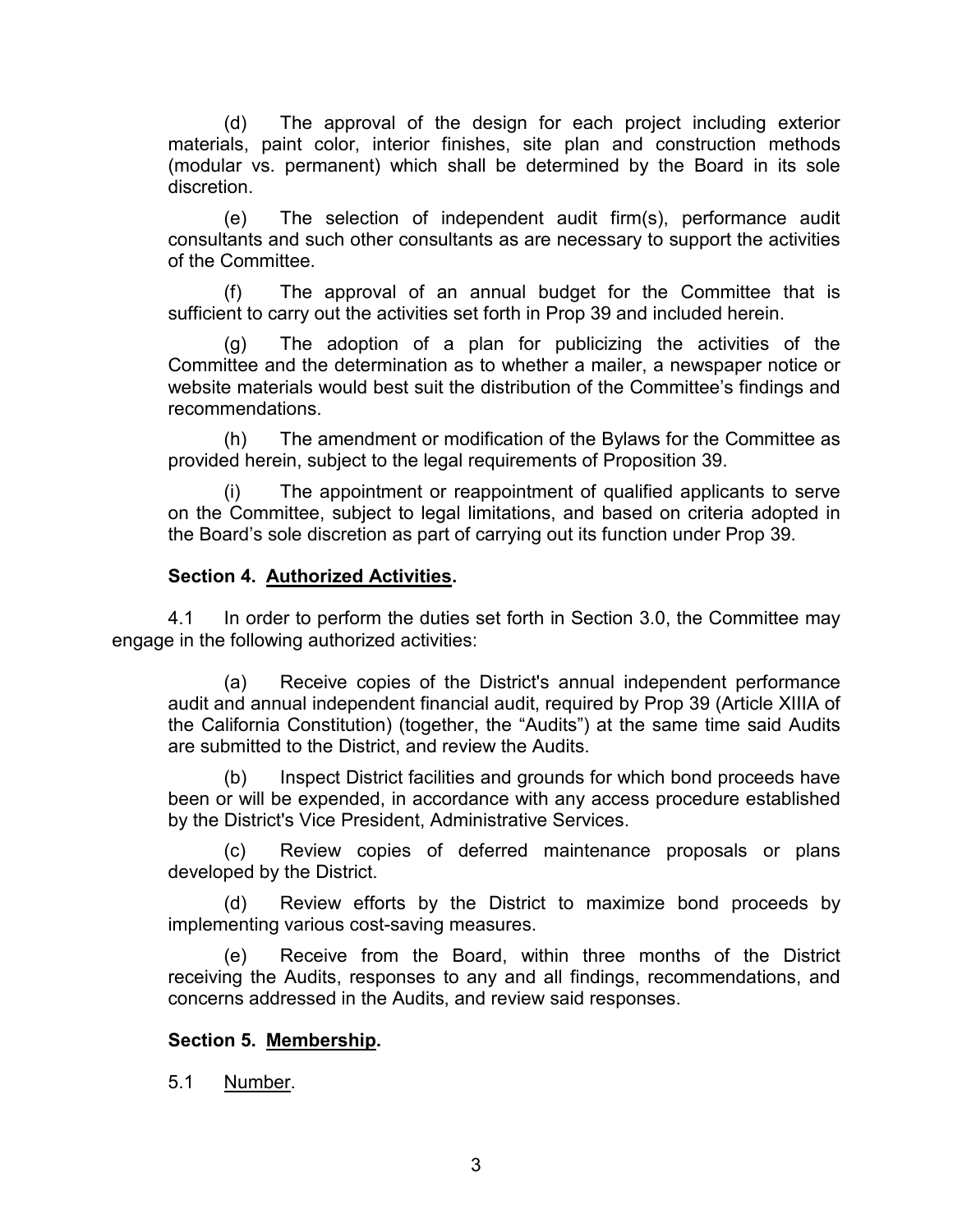The Committee shall consist of a minimum of seven (7) members appointed by the Board of Trustees from a list of candidates submitting written applications, and based on criteria established by Prop 39, to wit:

- One (1) student enrolled and active in a community college support group, such as student government.
- One (1) member active in a business organization representing the business community located in the District.
- One (1) member active in a senior citizens' organization.
- One (1) member active in a bona-fide taxpayers association.
- One (1) member active in a support organization for the college, such as a foundation.
- Two (2) members of the community at-large.

## 5.2 Qualification Standards.

(a) To be a qualified person, he or she must be at least 18 years of age.

 (b) The Committee may not include any employee, official of the District or any vendor, contractor or consultant of the District.

# 5.3 Ethics: Conflicts of Interest.

(a) Members of the Committee are not subject to the Political Reform Act (Gov. Code §§ 81000 *et seq.*), and are not required to complete Form 700; but each member shall comply with the Committee Ethics Policy attached as "Attachment A" to these Bylaws.

 contained in Article 4 (commencing with Section 1090) of Division 4 of Title 1 of (b) Pursuant to Section 35233 of the Education Code, the prohibitions the Government Code ("Article 4") and Article 4.7 (commencing with Section 1125) of Division 4 of Title 1 of the Government Code ("Article 4.7") are applicable to members of the Committee. Accordingly:

 Committee, nor shall they be purchasers at any sale or vendors at any (i) Members of the Committee shall not be financially interested in any contract made by them in their official capacities or by the purchase made by them in their official capacity, all as prohibited by Article 4; and

 Committee or with the duties, functions, or responsibilities of the Committee or the District. A member of the Committee shall not perform (ii) Members of the Committee shall not engage in any employment, activity, or enterprise for compensation which is inconsistent, incompatible, in conflict with, or inimical to duties as a member of the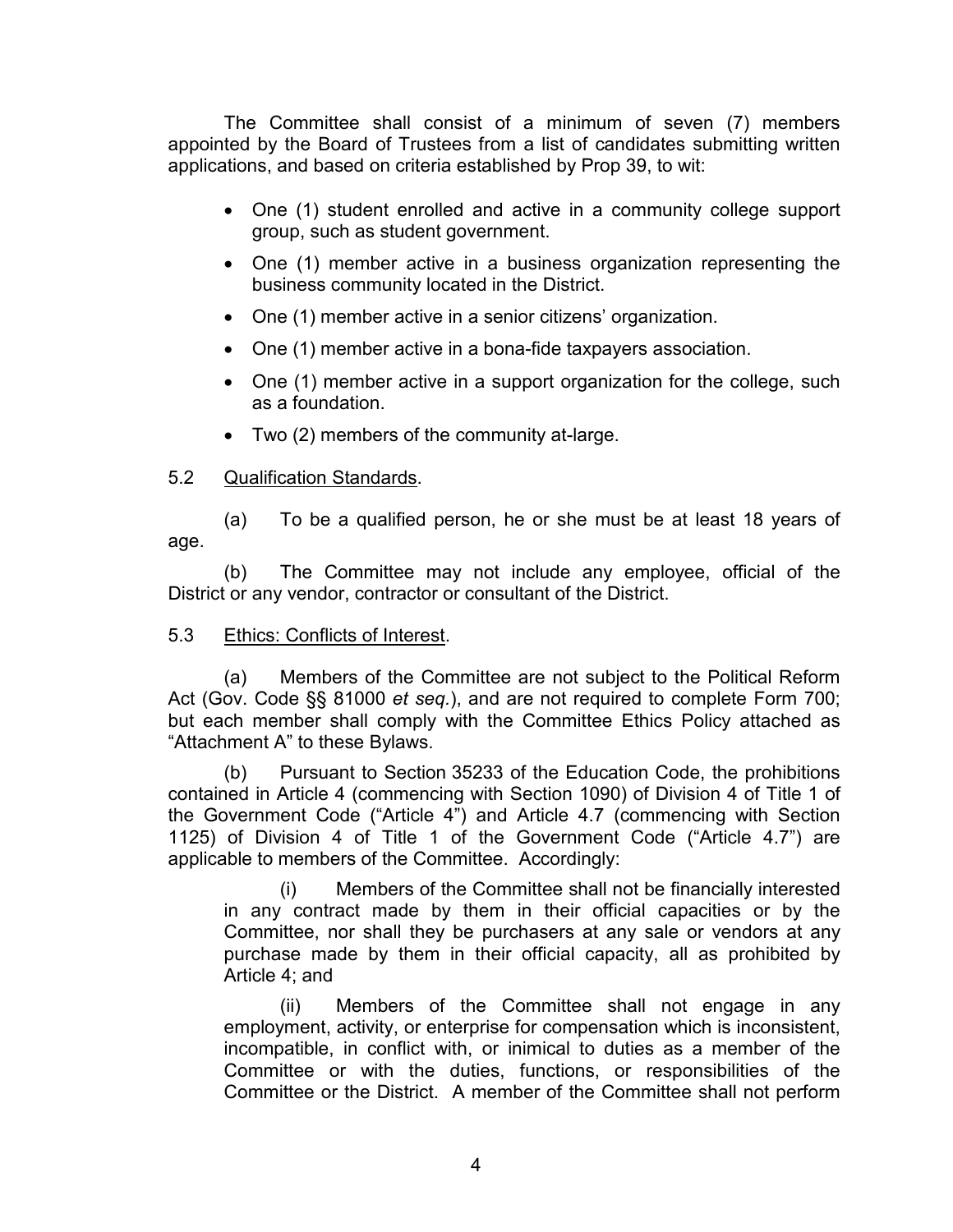any work, service, or counsel for compensation where any part of his or her efforts will be subject to approval by any other officer, employee, board, or commission of the District's Board of Trustees, except as permitted under Article 4.7.

 term of two (2) years, beginning on the date of the member's appointment by the Board. No member may serve more than three (3) consecutive terms. At the Committee's first Committee until a successor has been appointed. Members who have previously 5.4 Term. Except as otherwise provided herein, each member shall serve a meeting, members will draw lots or otherwise select a minimum of two members to serve for an initial one (1)-year term and the remaining members for an initial two (2) year term. Members whose terms have expired may continue to serve on the served on the Measure R and Measure RR Committee shall be permitted to serve on the Committee and, if appointed by the Board, are entitled to serve new three (3) consecutive two (2) year terms from the date of their appointment.

5.5 Appointment. Members of the Committee shall be appointed by the Board through the following process: (a) the District will advertise in the local newspapers, on its website, and in other customary forums, as well as solicit appropriate local groups for applications; (b) the President/CEO or his designee will review the applications; and (c) the President/CEO or his designee will make recommendations to the Board.

5.6 <u>Removal; Vacancy</u>. The Board may remove any Committee member for reasonable excuse or for failure to comply with the Committee Ethics Policy. Upon a member's removal, his or her seat shall be declared vacant. The Board, in accordance any reason, including failure to attend two consecutive Committee meetings without with the established appointment process shall fill any vacancies on the Committee. The Board shall seek to fill vacancies within 90 days of the date of occurrence of a vacancy.

5.7 Compensation. The Committee members shall not be compensated for their services.

5.8 <u>Authority of Members</u>. (a) Committee members shall not have the Committee shall not establish sub-committees for any purpose; and (d) the Committee authority to direct staff of the District; (b) individual members of the Committee retain the right to address the Board, either on behalf of the Committee or as an individual; (c) the shall have the right to request and receive copies of any public records relating to projects funded by the Measure RR and Measure GO .

# **Section 6. Meetings of the Committee.**

6.1 <u>Regular Meetings</u>. The Committee is required to meet at least once a year including an annual organizational meeting, but shall not meet more frequently than quarterly.

6.2 Location. All meetings shall be held within the boundaries of the Mt. San Antonio Community College District.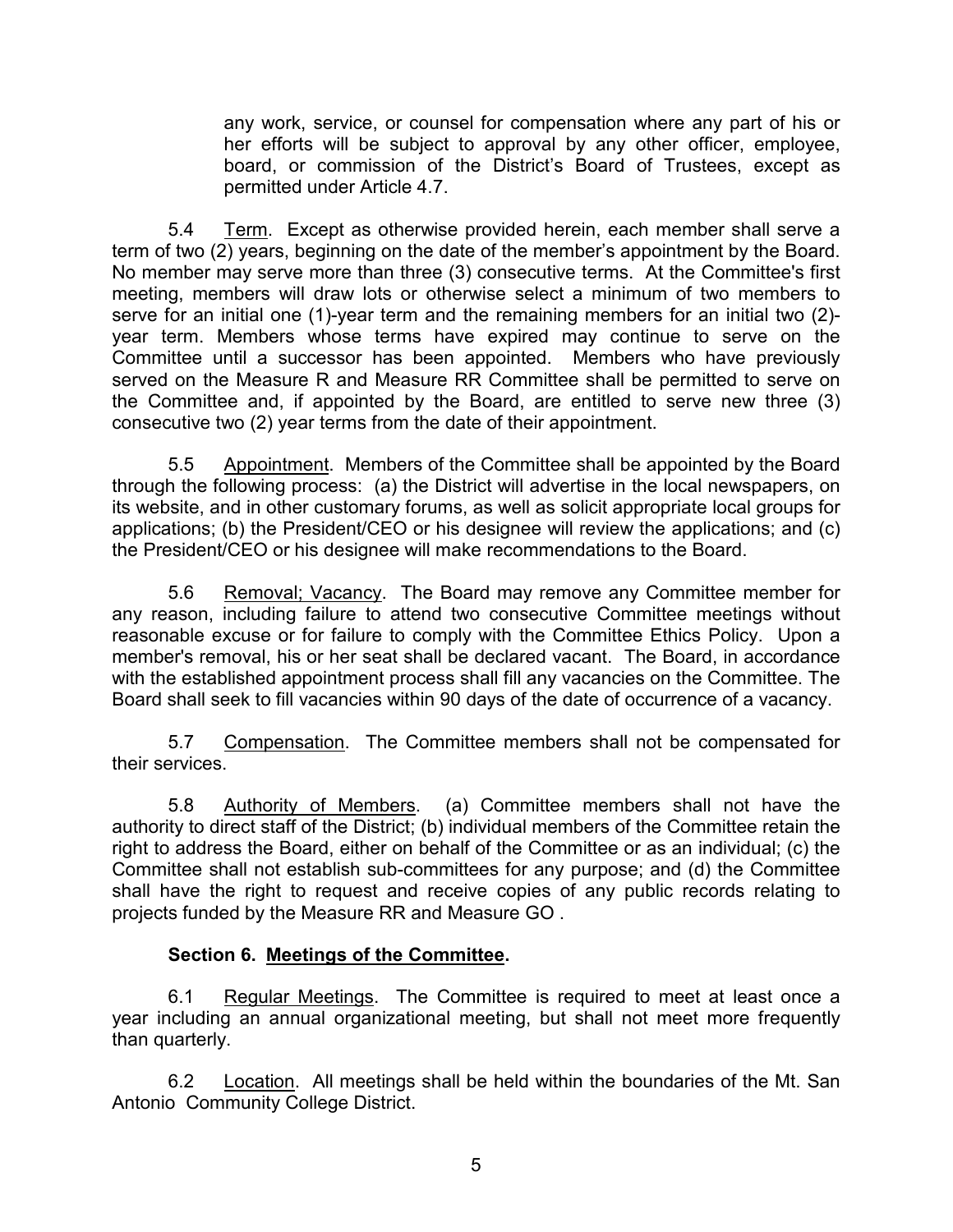the *Ralph M. Brown Act*, Government Code Section 54950 *et seq.* Meetings shall be conducted according to such additional procedural rules as the Committee may adopt. 6.3 Procedures. All meetings shall be open to the public in accordance with A majority of the number of Committee members shall constitute a quorum for the transaction of any business except adjournment.

### **Section 7. District Support.**

 administrative assistance as follows: 7.1 The District shall provide to the Committee necessary technical and

 manner as notices regarding meetings of the District Board; (a) preparation of and posting of public notices as required by the *Brown Act*, ensuring that all notices to the public are provided in the same

(b) provision of a meeting room, including any necessary audio/visual equipment;

 materials, such as agendas and reports; and (c) preparation, translation and copies of any documentary meeting

(d) retention of all Committee records, and providing public access to such records on an Internet website maintained by the District.

7.2 District staff and/or District consultants shall attend all Committee proceedings in order to report on the status of projects and the expenditure of bond proceeds.

 **Section 8. Reports.** In addition to the Annual Report required in Section 3.3, the Committee may report to the Board from time to time in order to advise the Board on the activities of the Committee. Such report shall be in writing and shall summarize the proceedings and activities conducted by the Committee.

Section 9. Officers. only when the Chair is absent. The Chair and Vice-Chair shall serve in such capacities The President/CEO shall appoint the initial Chair. Thereafter, the Committee shall elect a Chair and a Vice-Chair who shall act as Chair for a term of one year and may be re-elected by vote of a majority of the members of the Committee.

**Section 10. Amendment of Bylaws.** Any amendment to these Bylaws shall be approved by a majority vote of the Board.

**Section 11. Termination.** The Committee shall automatically terminate and disband concurrently with the Committee's submission of the final Annual Report which reflects the final accounting of the expenditure of all Measure RR and Measure GO monies.